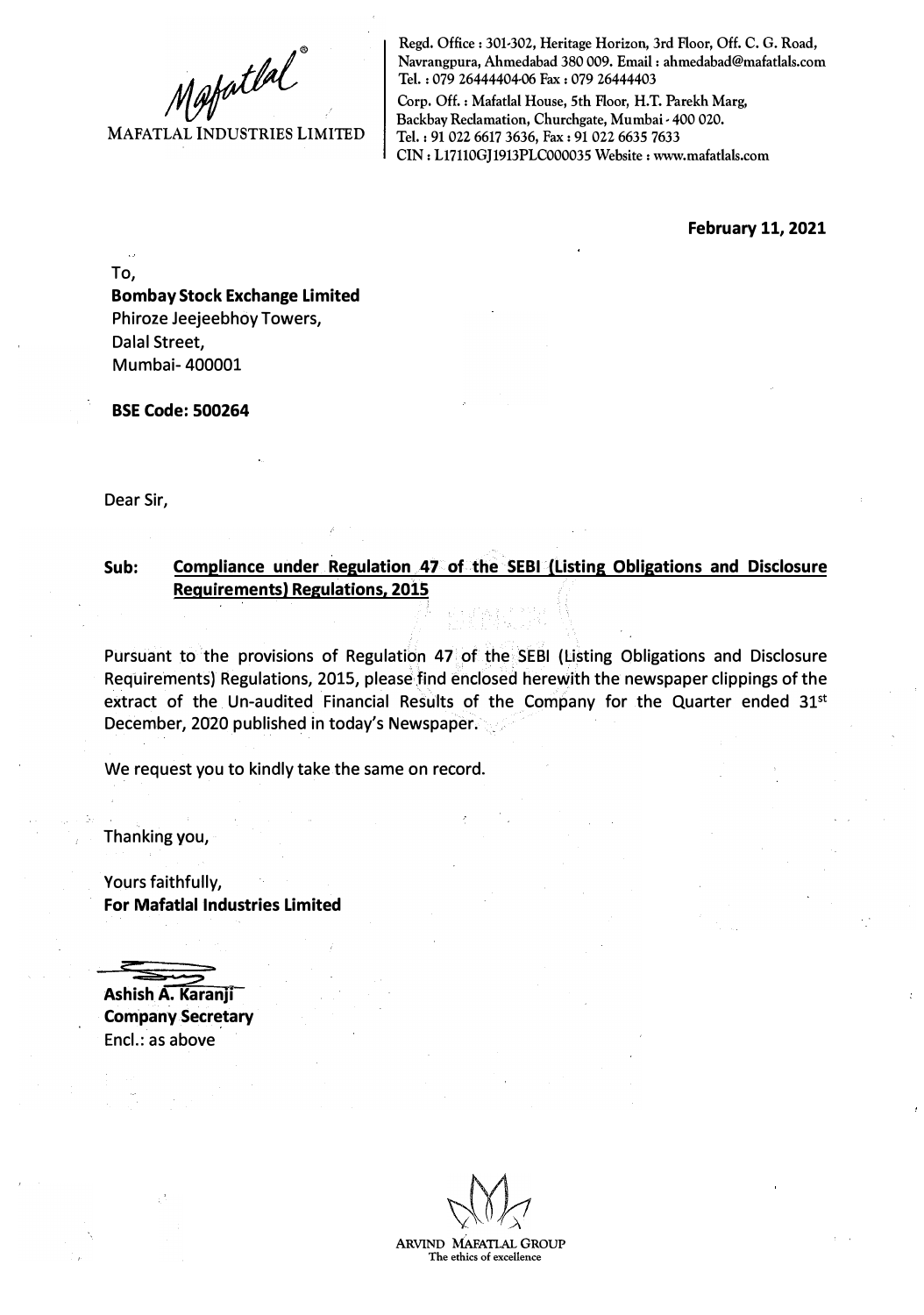**FINANCIAL EXPRESS** 

-

Matatlal

## **MAFATLAL INDUSTRIES LIMITED**<br>Regd. Office: 301-302, Heritage Horizon, 3rd Floor, Off C.G. Road, Navrangpura, Ahmedabad - 380 009

Regd. Office: 301-302, Heritage Horizon, 3rd Floor, Off C.G. Road, Navrangpura, Ahmedabad - 380 009<br>Tel: 079–26444404-06; Fax: 079-26444403 Email: ahmedabad@mafatlals.com; Website: www.mafatlals.com<br>Corporate Identificatio Tel: 079-26444404-06; Fax: 079-26444403 Email: ahmedabad@mafatlals.com; Website: www.mafatlals.com

|                       |                                                                                                                                                                                                        |                                       | Corporate Identification No.: L17110GJ1913PLC000035                      |                                                           |                                 |                   |                                     |                   |                                                            |                          |                                                 |                                 |                                     |  |  |  |
|-----------------------|--------------------------------------------------------------------------------------------------------------------------------------------------------------------------------------------------------|---------------------------------------|--------------------------------------------------------------------------|-----------------------------------------------------------|---------------------------------|-------------------|-------------------------------------|-------------------|------------------------------------------------------------|--------------------------|-------------------------------------------------|---------------------------------|-------------------------------------|--|--|--|
|                       | <b>EXTRACT OF STATEMENT OF STANDALONE AND CONSOLIDATED UNAUDITED FINANCIAL</b>                                                                                                                         |                                       | <b>RESULTS FOR THE QUARTER AND NINE MONTHS ENDED 31st DECEMBER, 2020</b> |                                                           |                                 |                   |                                     |                   |                                                            |                          |                                                 |                                 | (₹ in lakhs)                        |  |  |  |
|                       | <b>PARTICULARS</b>                                                                                                                                                                                     | <b>Standalone</b>                     |                                                                          |                                                           |                                 |                   |                                     |                   | <b>Consolidated</b>                                        |                          |                                                 |                                 |                                     |  |  |  |
| Sr.<br>No.            |                                                                                                                                                                                                        | For the three months<br>ended on      |                                                                          |                                                           | For the nine<br>months ended on |                   | For the year<br>ended on            |                   | For the three months<br>ended on                           |                          |                                                 | For the nine<br>months ended on |                                     |  |  |  |
|                       |                                                                                                                                                                                                        | 31st Dec.<br>2020<br><b>Unaudited</b> | 30th Sept.<br>2020<br><b>Unaudited</b>                                   | 31st Dec.<br>2019<br><b>Unaudited Unaudited Unaudited</b> | 31st Dec.<br>2020               | 31st Dec,<br>2019 | 31st Mar,<br>2020<br><b>Audited</b> | 31st Dec.<br>2020 | 30th Sept, 31st Dec,<br>2020<br><b>Unaudited Unaudited</b> | 2019<br><b>Unaudited</b> | 31st Dec.<br>2020<br><b>Unaudited Unaudited</b> | 31st Dec.<br>2019               | 31st Mar,<br>2020<br><b>Audited</b> |  |  |  |
|                       | <b>Total Income from Operations</b>                                                                                                                                                                    | 19,391.04                             | 17,287.35                                                                | 26,851.80                                                 | 41.591.66                       | 83,619.47         | .06.212.31                          | 19,406.84         | 17,293.17                                                  | 26,855.11                | 41,619.10                                       | 83,632.89                       | 1,06,230.32                         |  |  |  |
|                       | Net Profit / (Loss) for the period                                                                                                                                                                     |                                       |                                                                          |                                                           |                                 |                   |                                     |                   |                                                            |                          |                                                 |                                 |                                     |  |  |  |
|                       | (before Tax, Exceptional and/or Extraordinary items)                                                                                                                                                   | (898.90)                              | (1,903.50)                                                               | 638.26                                                    | (4,742.19)                      | (169.71)          | 123.25                              | (904.65)          | (1,909.00)                                                 | 638.26                   | (4, 753.44)                                     | (169.71)                        | 123.25                              |  |  |  |
| $\mathbf{3}$          | Net Profit / (Loss) for the period before tax                                                                                                                                                          |                                       |                                                                          |                                                           |                                 |                   |                                     |                   |                                                            |                          |                                                 |                                 |                                     |  |  |  |
| $\boldsymbol{\Delta}$ | (after Exceptional and / or Extraordinary items)<br>Net Profit / (Loss) for the period after tax                                                                                                       | (2,830.91)                            | (1,903.50)                                                               | 532.02                                                    | (8,493.31)                      | (963.48)          | (1,335.93)                          | (2,836.66)        | (1.909.00)                                                 | 532.02                   | (8,504.56)                                      | (963.48)                        | (1,335.93)                          |  |  |  |
|                       | (after Exceptional and/or Extraordinary items)                                                                                                                                                         | (2.830.91)                            | (1,903.50)                                                               | 532.02                                                    | (8,493.31)                      | (963.48)          | (1,370.80)                          | (2,836.66)        | (1,909.00)                                                 | 532.02                   | (8,504.56)                                      | (963.48)                        | (1,370.80)                          |  |  |  |
| 5                     | Total Comprehensive Income for the period<br>[Comprising Profit / (Loss) for the period (after tax)                                                                                                    |                                       |                                                                          |                                                           |                                 |                   |                                     |                   |                                                            |                          |                                                 |                                 |                                     |  |  |  |
|                       | and Other Comprehensive Income (after tax)]                                                                                                                                                            | (2,519.24)                            | 13,116.80                                                                | (2,212.93)                                                |                                 |                   | $11,142.45$ (12,586.42) (22,266.40) | (2,524.99)        | 13,111.30                                                  | (2,212.93)               | 11,131.20                                       |                                 | $(12,586.42)$ $(22,266.40)$         |  |  |  |
| 6                     | <b>Equity Share Capital</b>                                                                                                                                                                            | 1,391.28                              | 1.391.28                                                                 | 1,391.28                                                  | 1,391.28                        | 1,391.28          | 1,391.28                            | 1,391.28          | 1.391.28                                                   | 1,391.28                 | 1,391.28                                        | 1,391.28                        | 1,391.28                            |  |  |  |
|                       | <b>Reserves (excluding Revaluation Reserve)</b>                                                                                                                                                        |                                       |                                                                          |                                                           |                                 |                   | 27,064.67                           |                   |                                                            |                          |                                                 |                                 | 27,071.60                           |  |  |  |
|                       | (Loss) / earnings per share                                                                                                                                                                            |                                       |                                                                          |                                                           |                                 |                   |                                     |                   |                                                            |                          |                                                 |                                 |                                     |  |  |  |
|                       | (face value of Rs. 10/- per share) (not annualized)<br><b>Basic and Diluted</b>                                                                                                                        | (20.35)                               | (13.68)                                                                  | 3.82                                                      | (61.05)                         | (6.93)            | (9.85)                              | (20.39)           | (13.72)                                                    | 3.82                     | (61.13)                                         | (6.93)                          | (9.85)                              |  |  |  |
|                       | Notes:                                                                                                                                                                                                 |                                       |                                                                          |                                                           |                                 |                   |                                     |                   |                                                            |                          |                                                 |                                 |                                     |  |  |  |
|                       | The said results have been reviewed by the Audit Committee and approved by the Board of Directors of the Company at its meeting held on 10th February, 2021.                                           |                                       |                                                                          |                                                           |                                 |                   |                                     |                   |                                                            |                          |                                                 |                                 |                                     |  |  |  |
|                       | The above is an extract of the detailed format of the Financial Results for the quarter and nine months ended 31st December, 2020 filed with the Bombay Stock Exchange under Regulation 33 of the SEBI |                                       |                                                                          |                                                           |                                 |                   |                                     |                   |                                                            |                          |                                                 |                                 |                                     |  |  |  |
|                       |                                                                                                                                                                                                        |                                       |                                                                          |                                                           |                                 |                   |                                     |                   |                                                            |                          |                                                 |                                 |                                     |  |  |  |

[tisting Obligations and Disclosure Requirements) Regulations, 2015. The full format of the said Financial Results are available on the website of the Company at 'www.mafatlals.com' and also available on the website of Stock Exchange at 'www.bseindia.com',

**Date : ,**

··--

<J3T1

**ohlll**  ,or-t \_..,

**By Order of the Board By Order of the Board For Mafatlal Industries Limited**<br>
s all For **Mafatlal Industries Limited**<br>
So **H.A.MAFATLAL**  $X^{N}{}'X$  is a set of the contract of the contract of the contract of the contract of the contract of the contract of the contract of the contract of the contract of the contract of the contract of the contract of the con **Place: Mumbai and CHAIRMAN CHAIRMAN CHAIRMAN CHAIRMAN CHAIRMAN CHAIRMAN** The ethics of excellence CHAIRMAN The ethics of excellence CHAIRMAN The ethics of excellence CHAIRMAN The ethics of excellence CHAIRMAN CHAIRMAN CHA **EXAMPLE SERVING ARRIVING MATATLAL GROUP**<br> **10<sup>o</sup>• February, 2021 CHAIRMAN**<br>
The ethics of excellence DIN:- 00009872